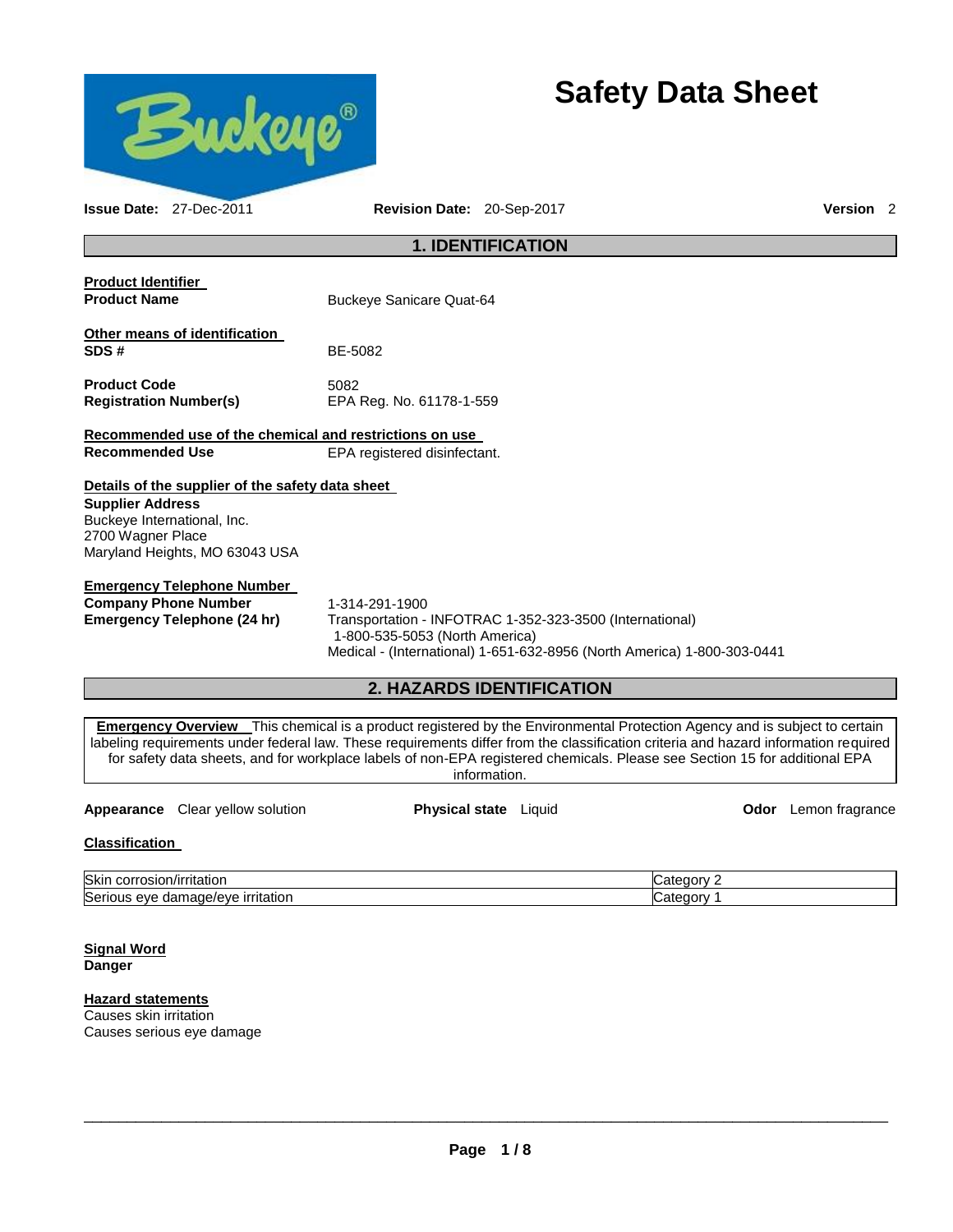

# **Precautionary Statements - Prevention**

Wash face, hands and any exposed skin thoroughly after handling Wear protective gloves/eye protection/face protection

#### **Precautionary Statements – Response**

IF IN EYES: Rinse cautiously with water for several minutes. Remove contact lenses, if present and easy to do. Continue rinsing Immediately call a POISON CENTER or doctor IF ON SKIN: Wash with plenty of water and soap

If skin irritation occurs: Get medical advice/attention

Take off contaminated clothing and wash it before reuse

### **Other hazards**

Harmful to aquatic life with long lasting effects

# **3. COMPOSITION/INFORMATION ON INGREDIENTS**

| <b>Chemical Name</b>                           | <b>CAS No.</b> | Weight-% |
|------------------------------------------------|----------------|----------|
| Sodium carbonate                               | 497-19-8       | <5       |
| Tetrasodium EDTA                               | 64-02-8        | د.>      |
| n-alkyldimethyl benzyl ammonium chloride       | 68391-01-5     | 2.37     |
| n-alkyl dimethyl ethylbenzyl ammonium chloride | 68956-79-6     | 2.37     |

\*\*If Chemical Name/CAS No is "proprietary" and/or Weight-% is listed as a range, the specific chemical identity and/or percentage of composition has been withheld as a trade secret.\*\*

# **4. FIRST AID MEASURES**

#### **First Aid Measures**

| <b>Eye Contact</b>  | IF IN EYES: Rinse cautiously with water for several minutes. Remove contact lenses, if<br>present and easy to do. Continue rinsing. Immediately call a poison center or<br>doctor/physician.                           |
|---------------------|------------------------------------------------------------------------------------------------------------------------------------------------------------------------------------------------------------------------|
| <b>Skin Contact</b> | IF ON SKIN: Wash with plenty of water and soap. If skin irritation occurs: Get medical<br>advice/attention.                                                                                                            |
| Inhalation          | Remove to fresh air. If not breathing give artificial respiration, preferably mouth-to-mouth.<br>Immediately call a poison center or doctor/physician.                                                                 |
| Ingestion           | Have person sip a glass of water if able to swallow. Do not induce vomiting without medical<br>advice. Never give anything by mouth to an unconscious person. Immediately call a poison<br>center or doctor/physician. |

### **Most important symptoms and effects**

| <b>Symptoms</b> | Causes serious eye damage. Causes skin irritation. May be irritating to the mouth, throat |
|-----------------|-------------------------------------------------------------------------------------------|
|                 | and stomach.                                                                              |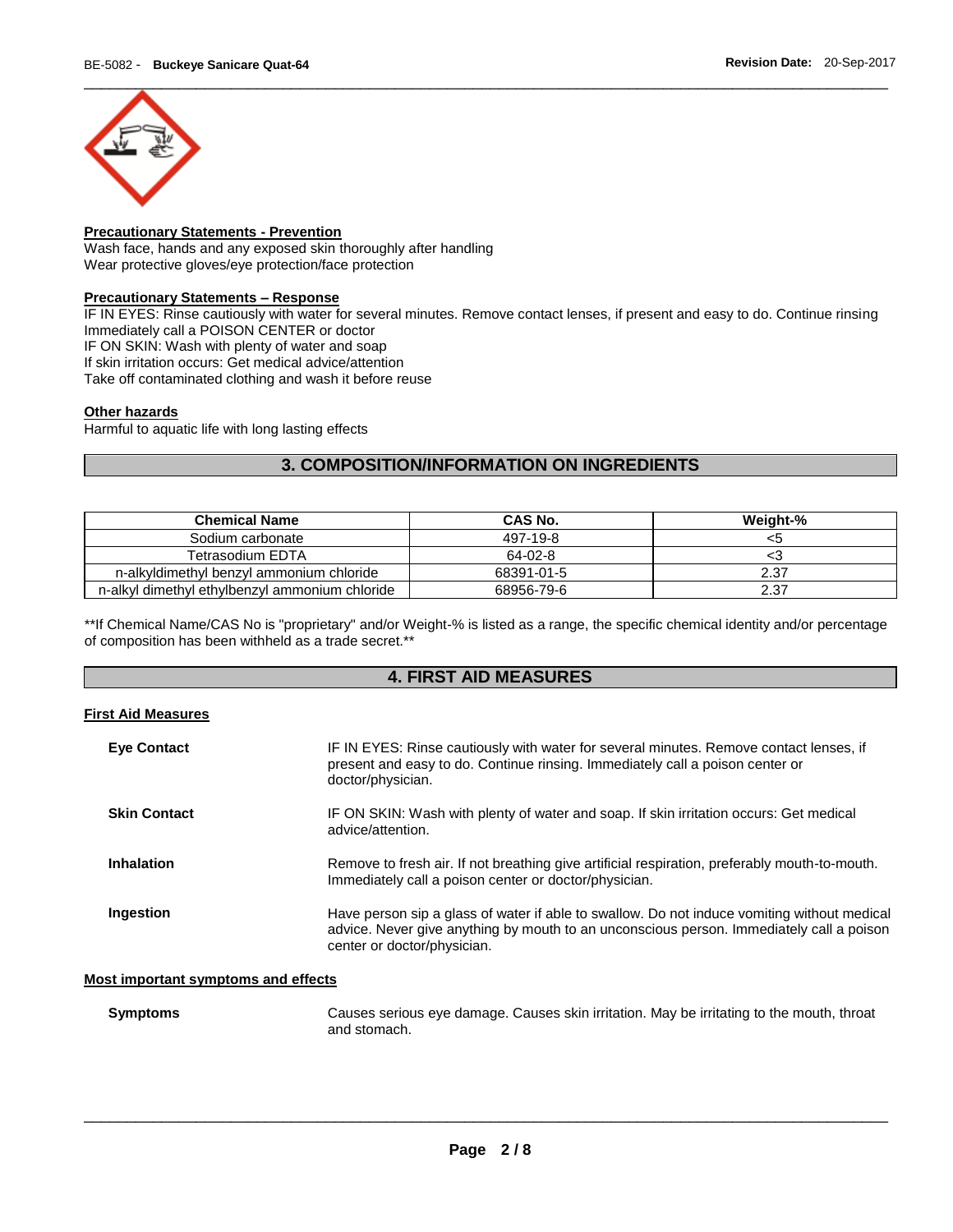#### **Indication of any immediate medical attention and special treatment needed**

**Notes to Physician** Treat symptomatically. Probable mucosal damage may contraindicate the use of gastric lavage.

# **5. FIRE-FIGHTING MEASURES**

\_\_\_\_\_\_\_\_\_\_\_\_\_\_\_\_\_\_\_\_\_\_\_\_\_\_\_\_\_\_\_\_\_\_\_\_\_\_\_\_\_\_\_\_\_\_\_\_\_\_\_\_\_\_\_\_\_\_\_\_\_\_\_\_\_\_\_\_\_\_\_\_\_\_\_\_\_\_\_\_\_\_\_\_\_\_\_\_\_\_\_\_\_

#### **Suitable Extinguishing Media**

Use extinguishing measures that are appropriate to local circumstances and the surrounding environment.

**Unsuitable Extinguishing Media** Not determined.

#### **Specific Hazards Arising from the Chemical**

Combustion products may be toxic.

**Hazardous Combustion Products** Carbon oxides. Nitrogen oxides (NOx). Hydrogen chloride. Toxic pyrolysis products.

#### **Protective equipment and precautions for firefighters**

As in any fire, wear self-contained breathing apparatus pressure-demand, MSHA/NIOSH (approved or equivalent) and full protective gear.

### **6. ACCIDENTAL RELEASE MEASURES**

#### **Personal precautions, protective equipment and emergency procedures**

**Personal Precautions** Use personal protection recommended in Section 8.

#### **Environmental precautions**

| <b>Environmental precautions</b> | Prevent from entering into soil, ditches, sewers, waterways and/or groundwater. See |
|----------------------------------|-------------------------------------------------------------------------------------|
|                                  | Section 12, Ecological Information. See Section 13: DISPOSAL CONSIDERATIONS. See    |
|                                  | Section 12 for additional Ecological Information.                                   |

#### **Methods and material for containment and cleaning up**

| <b>Methods for Containment</b> | Prevent further leakage or spillage if safe to do so.                                                                                |
|--------------------------------|--------------------------------------------------------------------------------------------------------------------------------------|
| <b>Methods for Clean-Up</b>    | Pick up with mop, wet/dry vac, or absorbent material. Rinse area with clear water and allow<br>floor to dry before allowing traffic. |

# **7. HANDLING AND STORAGE**

#### **Precautions for safe handling**

**Advice on Safe Handling** Handle in accordance with good industrial hygiene and safety practice. Use personal protection recommended in Section 8. Avoid contact with skin, eyes or clothing. Wash face, hands and any exposed skin thoroughly after handling. Keep containers closed when not in use. Do not contaminate water, food, or feed by storage or disposal.

#### **Conditions for safe storage, including any incompatibilities**

| <b>Storage Conditions</b>     | Keep container tightly closed and store in a cool, dry and well-ventilated place. Store at<br>room temperature. |
|-------------------------------|-----------------------------------------------------------------------------------------------------------------|
| <b>Packaging Materials</b>    | Rinse container before discarding.                                                                              |
| <b>Incompatible Materials</b> | Chlorine bleach. Anionic detergents.                                                                            |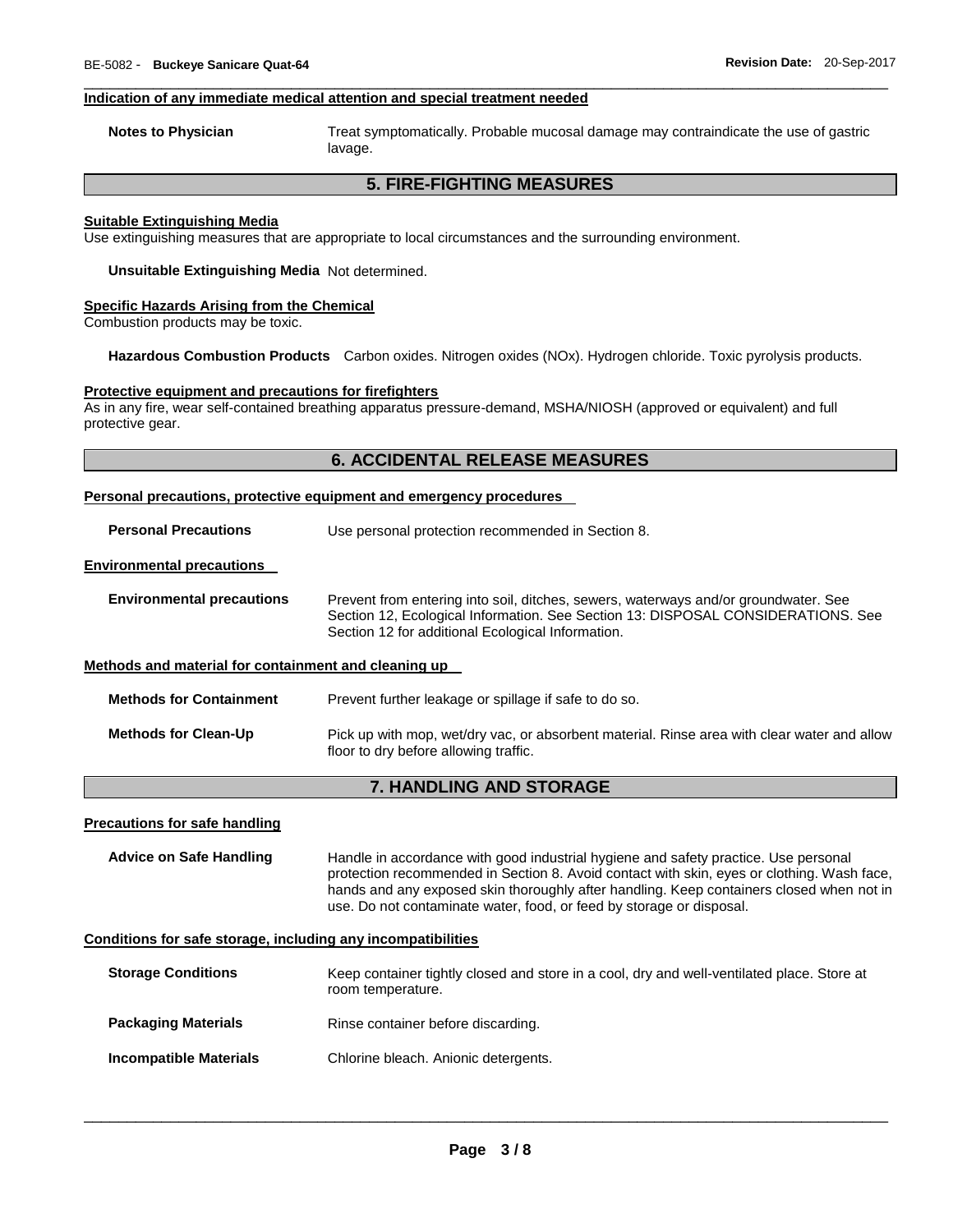# \_\_\_\_\_\_\_\_\_\_\_\_\_\_\_\_\_\_\_\_\_\_\_\_\_\_\_\_\_\_\_\_\_\_\_\_\_\_\_\_\_\_\_\_\_\_\_\_\_\_\_\_\_\_\_\_\_\_\_\_\_\_\_\_\_\_\_\_\_\_\_\_\_\_\_\_\_\_\_\_\_\_\_\_\_\_\_\_\_\_\_\_\_ **8. EXPOSURE CONTROLS/PERSONAL PROTECTION**

**Exposure Guidelines** No exposure limits noted for ingredient(s). The following information is given as general guidance

#### **Appropriate engineering controls**

**Engineering Controls** Ensure adequate ventilation, especially in confined areas. Eyewash stations. Showers.

### **Individual protection measures, such as personal protective equipment**

**Eye/Face Protection Splash goggles or safety glasses.** 

- **Skin and Body Protection •• Rubber gloves.**
- **Respiratory Protection** No protection is ordinarily required under normal conditions of use and with adequate ventilation.

**General Hygiene Considerations** Handle in accordance with good industrial hygiene and safety practice.

# **9. PHYSICAL AND CHEMICAL PROPERTIES**

#### **Information on basic physical and chemical properties**

**Physical state** Liquid

**Melting Point/Freezing Point Weltermined Boiling Point/Boiling Range**  $100 °C / 212 °F$ **<br>
<b>Flash Point Evaporation Rate 1.0** (Water = 1) **Flammability (Solid, Gas)** Liquid-Not applicable **Flammability Limits in Air Upper Flammability Limits** Not applicable **Lower Flammability Limit** Not applicable **Vapor Pressure**  Not determined **Vapor Density Not determined Relative Density** 1.04 **Water Solubility Infinite Solubility in other solvents** Not determined **Partition Coefficient Not determined Auto-ignition Temperature 61 Mot determined <br>
<b>Decomposition Temperature** Mot determined **Decomposition Temperature Kinematic Viscosity Not determined Dynamic Viscosity Not determined Explosive Properties** Not determined **Oxidizing Properties** Not determined

**Property Construction Values Construction Values Remarks** • Method **Remarks** • Method **pH**  $11.5 - 11.9$  (conc.) 9.9 - 10.3 (1:64 dilution) **Flag Closed Cup** 

**Appearance** Clear yellow solution **Odor** Lemon fragrance **Color** Clear yellow **Odor Threshold** Not determined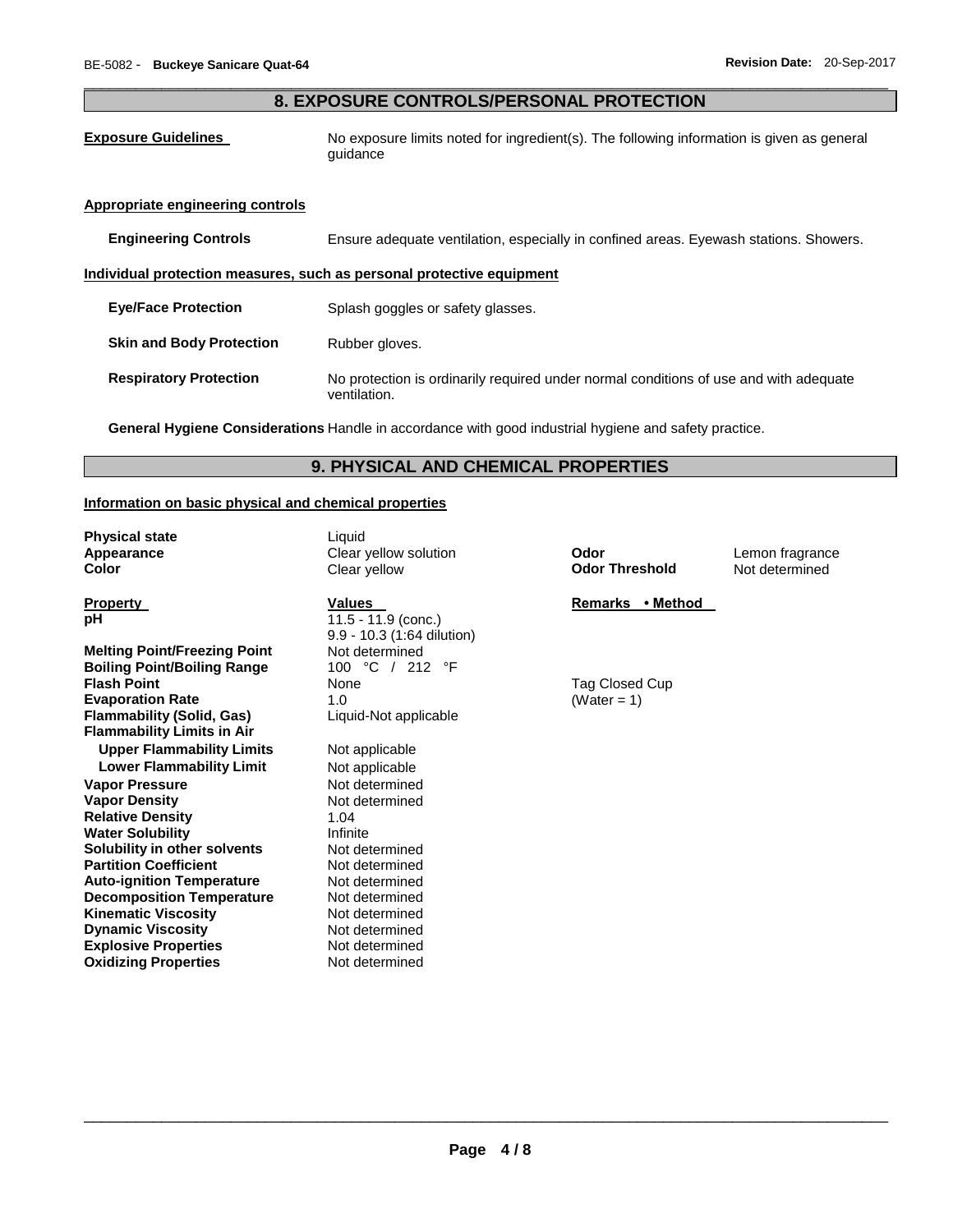# \_\_\_\_\_\_\_\_\_\_\_\_\_\_\_\_\_\_\_\_\_\_\_\_\_\_\_\_\_\_\_\_\_\_\_\_\_\_\_\_\_\_\_\_\_\_\_\_\_\_\_\_\_\_\_\_\_\_\_\_\_\_\_\_\_\_\_\_\_\_\_\_\_\_\_\_\_\_\_\_\_\_\_\_\_\_\_\_\_\_\_\_\_ **10. STABILITY AND REACTIVITY**

#### **Reactivity**

Not reactive under normal conditions.

#### **Chemical Stability**

Stable under recommended storage conditions.

#### **Possibility of Hazardous Reactions**

None under normal processing.

#### **Hazardous Polymerization** Hazardous polymerization does not occur.

#### **Conditions to Avoid**

Keep separated from incompatible substances.

#### **Incompatible Materials**

Chlorine bleach. Anionic detergents.

#### **Hazardous Decomposition Products**

Carbon oxides. Nitrogen oxides (NOx). Hydrogen chloride. Toxic pyrolysis products.

# **11. TOXICOLOGICAL INFORMATION**

#### **Information on likely routes of exposure**

| <b>Product Information</b> |                                  |
|----------------------------|----------------------------------|
| <b>Eve Contact</b>         | Causes serious eye damage.       |
| <b>Skin Contact</b>        | Causes skin irritation.          |
| Inhalation                 | Avoid breathing vapors or mists. |
| Ingestion                  | Do not ingest.                   |

#### **Component Information**

| <b>Chemical Name</b>            | Oral LD50                                         | <b>Dermal LD50</b>       | <b>Inhalation LC50</b>                   |
|---------------------------------|---------------------------------------------------|--------------------------|------------------------------------------|
| Nonoxynol                       | $(Rat) = 1310$ mg/kg = 1780 µL/kg<br>= 2590 mg/kg | $(Rabbit) = 2 ml/kg$     |                                          |
| 9016-45-9                       | Rat                                               | Rabbit)                  |                                          |
| Sodium carbonate                | Rat)<br>= 4090 mg/kg                              | $\sim$                   | $Rat)$ 2 h<br>$= 2300$ mg/m <sup>3</sup> |
| 497-19-8                        |                                                   |                          |                                          |
| Tetrasodium EDTA                | ( Rat ) = 1658 mg/kg<br>= 10 g/kg                 | $\overline{\phantom{0}}$ |                                          |
| $64-02-8$                       | Rat )                                             |                          |                                          |
| n-alkyldimethyl benzyl ammonium | Rat)<br>= 850 mg/kg                               | (Rabbit)<br>= 2300 mg/kg |                                          |
| chloride                        |                                                   |                          |                                          |
| 68391-01-5                      |                                                   |                          |                                          |

#### **Information on physical, chemical and toxicological effects**

**Symptoms** Please see section 4 of this SDS for symptoms.

#### **Delayed and immediate effects as well as chronic effects from short and long-term exposure**

**Carcinogenicity** Based on the information provided, this product does not contain any carcinogens or potential carcinogens as listed by OSHA, IARC or NTP.

#### **Numerical measures of toxicity**

Not determined.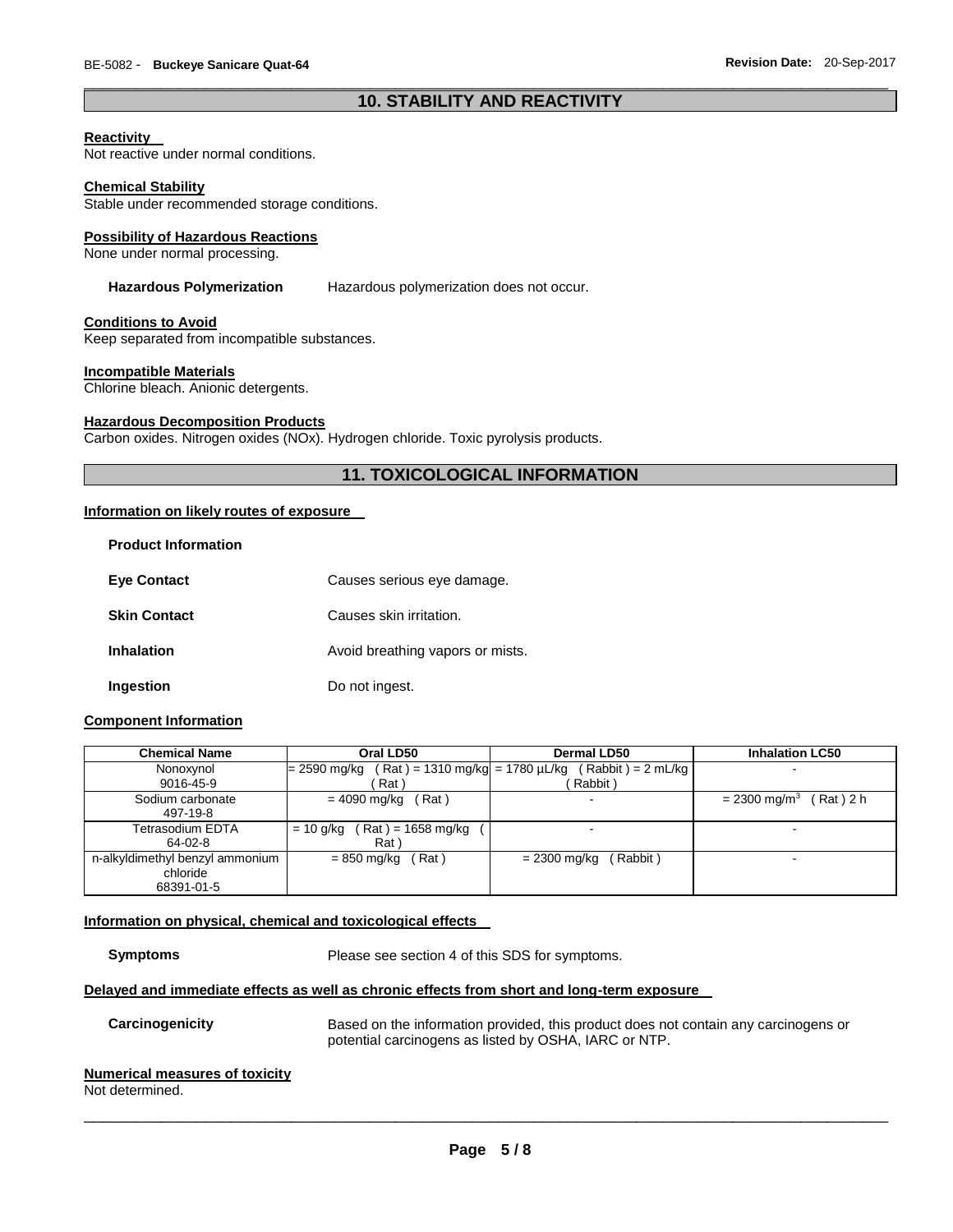# \_\_\_\_\_\_\_\_\_\_\_\_\_\_\_\_\_\_\_\_\_\_\_\_\_\_\_\_\_\_\_\_\_\_\_\_\_\_\_\_\_\_\_\_\_\_\_\_\_\_\_\_\_\_\_\_\_\_\_\_\_\_\_\_\_\_\_\_\_\_\_\_\_\_\_\_\_\_\_\_\_\_\_\_\_\_\_\_\_\_\_\_\_ **12. ECOLOGICAL INFORMATION**

# **Ecotoxicity**

Harmful to aquatic life with long lasting effects.

# **Component Information**

| <b>Chemical Name</b>         | Algae/aguatic plants                            | Fish                                                                                                          | Crustacea                            |
|------------------------------|-------------------------------------------------|---------------------------------------------------------------------------------------------------------------|--------------------------------------|
| Sodium carbonate<br>497-19-8 | 242: 120 h Nitzschia mg/L EC50                  | 310 - 1220: 96 h Pimephales<br>promelas mg/L LC50 static 300: 96<br>h Lepomis macrochirus mg/L LC50<br>static | 265: 48 h Daphnia magna mg/L<br>EC50 |
| Tetrasodium EDTA<br>64-02-8  | 1.01: 72 h Desmodesmus<br>subspicatus mg/L EC50 | 41: 96 h Lepomis macrochirus mg/L<br>LC50 static 59.8: 96 h Pimephales<br>promelas mg/L LC50 static           | 610: 24 h Daphnia magna mg/L<br>EC50 |

# **Persistence/Degradability**

Not determined.

## **Bioaccumulation**

Not determined.

**Mobility**

Not determined

# **Other Adverse Effects**

Not determined

# **13. DISPOSAL CONSIDERATIONS**

## **Waste Treatment Methods**

| <b>Disposal of Wastes</b>     | Disposal should be in accordance with applicable regional, national and local laws and<br>regulations. |
|-------------------------------|--------------------------------------------------------------------------------------------------------|
| <b>Contaminated Packaging</b> | Disposal should be in accordance with applicable regional, national and local laws and<br>regulations. |

# **California Hazardous Waste Status**

| <b>Chemical Name</b>         |               | <b>California Hazardous Waste Status</b>                                                                                       |  |  |  |
|------------------------------|---------------|--------------------------------------------------------------------------------------------------------------------------------|--|--|--|
| Sodium carbonate<br>497-19-8 |               | Corrosive                                                                                                                      |  |  |  |
|                              |               | <b>14. TRANSPORT INFORMATION</b>                                                                                               |  |  |  |
|                              |               |                                                                                                                                |  |  |  |
| <b>Note</b>                  |               | Please see current shipping paper for most up to date shipping information, including<br>exemptions and special circumstances. |  |  |  |
| <b>DOT</b>                   | Not regulated |                                                                                                                                |  |  |  |
| <b>IATA</b>                  | Not regulated |                                                                                                                                |  |  |  |
| <b>IMDG</b>                  | Not regulated |                                                                                                                                |  |  |  |
|                              |               |                                                                                                                                |  |  |  |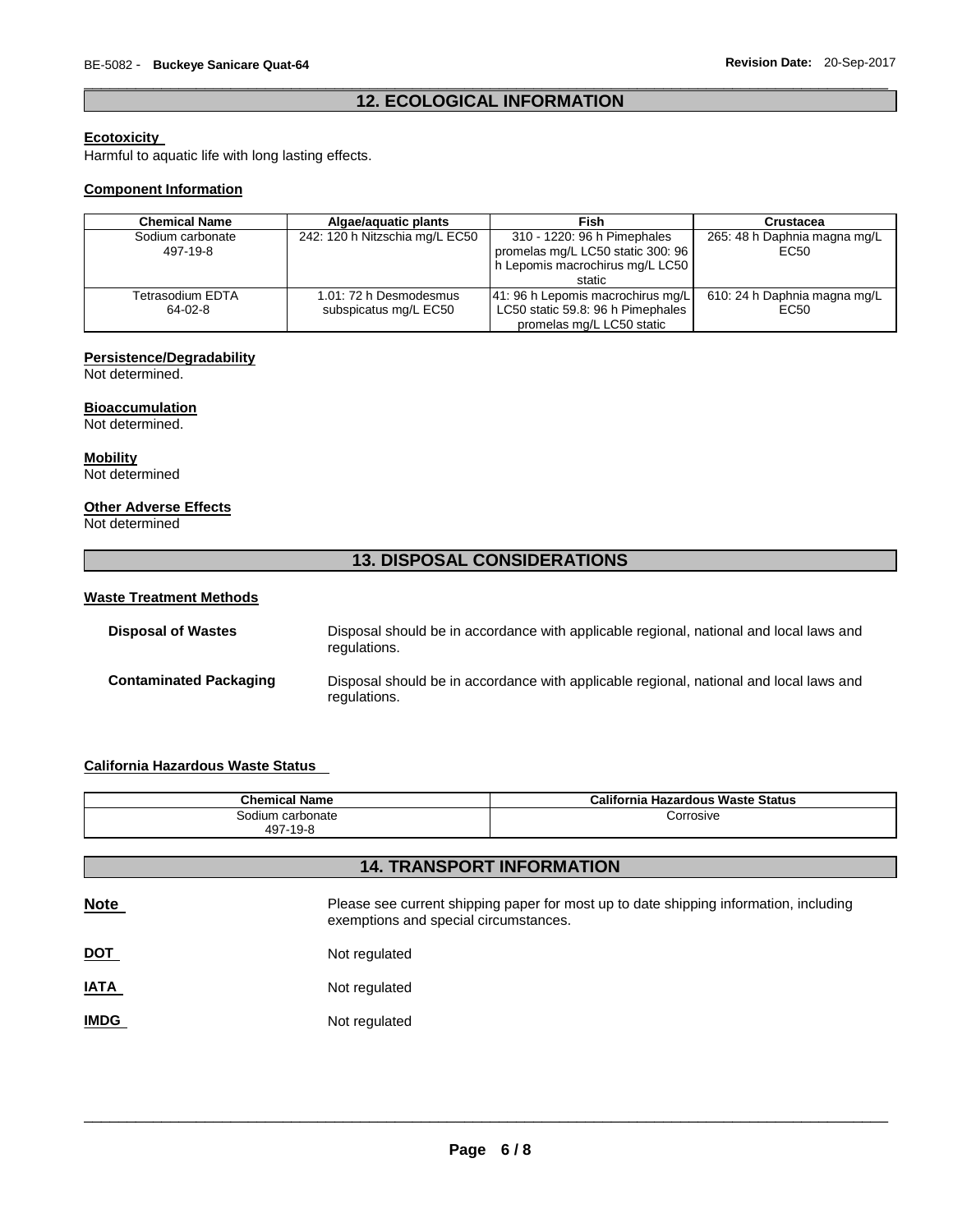# \_\_\_\_\_\_\_\_\_\_\_\_\_\_\_\_\_\_\_\_\_\_\_\_\_\_\_\_\_\_\_\_\_\_\_\_\_\_\_\_\_\_\_\_\_\_\_\_\_\_\_\_\_\_\_\_\_\_\_\_\_\_\_\_\_\_\_\_\_\_\_\_\_\_\_\_\_\_\_\_\_\_\_\_\_\_\_\_\_\_\_\_\_ **15. REGULATORY INFORMATION**

### **International Inventories**

| <b>Chemical Name</b>                              | TSCA | <b>DSL/NDSL EINECS/E</b> | <b>LINCS</b> | <b>ENCS</b> | <b>IECSC</b> | <b>KECL</b> | <b>PICCS</b> | <b>AICS</b> |
|---------------------------------------------------|------|--------------------------|--------------|-------------|--------------|-------------|--------------|-------------|
| Sodium carbonate                                  |      |                          |              | Present     | х            | Present     | X            |             |
| Tetrasodium EDTA                                  |      |                          |              | Present     | X            | Present     | X            |             |
| n-alkyldimethyl benzyl<br>ammonium chloride       |      |                          |              | Present     | х            | Present     | х            |             |
| n-alkyl dimethyl ethylbenzyl<br>ammonium chloride |      | Χ                        | X            |             |              |             |              |             |

#### **Legend:**

*TSCA - United States Toxic Substances Control Act Section 8(b) Inventory* 

*DSL/NDSL - Canadian Domestic Substances List/Non-Domestic Substances List* 

*EINECS/ELINCS - European Inventory of Existing Chemical Substances/European List of Notified Chemical Substances* 

*ENCS - Japan Existing and New Chemical Substances* 

*IECSC - China Inventory of Existing Chemical Substances* 

*KECL - Korean Existing and Evaluated Chemical Substances* 

*PICCS - Philippines Inventory of Chemicals and Chemical Substances* 

*AICS - Australian Inventory of Chemical Substances* 

#### **US Federal Regulations**

#### **CERCLA**

This material, as supplied, does not contain any substances regulated as hazardous substances under the Comprehensive Environmental Response Compensation and Liability Act (CERCLA) (40 CFR 302) or the Superfund Amendments and Reauthorization Act (SARA) (40 CFR 355).

#### **SARA 313**

Not determined

#### **CWA (Clean Water Act)**

This product does not contain any substances regulated as pollutants pursuant to the Clean Water Act (40 CFR 122.21 and 40 CFR 122.42)

#### **US State Regulations**

#### **U.S. State Right-to-Know Regulations**

This product does not contain any substances regulated under applicable state right-to-know regulations

#### **EPA Pesticide Registration Number** EPA Reg. No. 61178-1-559

#### **EPA Statement**

This chemical is a pesticide product registered by the Environmental Protection Agency and is subject to certain labeling requirements under federal pesticide law. These requirements differ from the classification criteria and hazard information required for safety data sheets, and for workplace labels of non-pesticide chemicals. Following is the hazard information as required on the pesticide label:

#### **EPA Pesticide Label**

Signal Word: Danger

Corrosive. Causes irreversible eye damage and skin burns. Do not get in eyes, on skin, or on clothing. Harmful if swallowed. Wear protective eyewear (goggles, face shield or safety glasses). Wear protective clothing and rubber gloves. Avoid contamination of food. Wash thoroughly with soap and water after handling and before eating, drinking, chewing gum, using tobacco or using the toilet. Remove contaminated clothing and wash clothing before reuse.